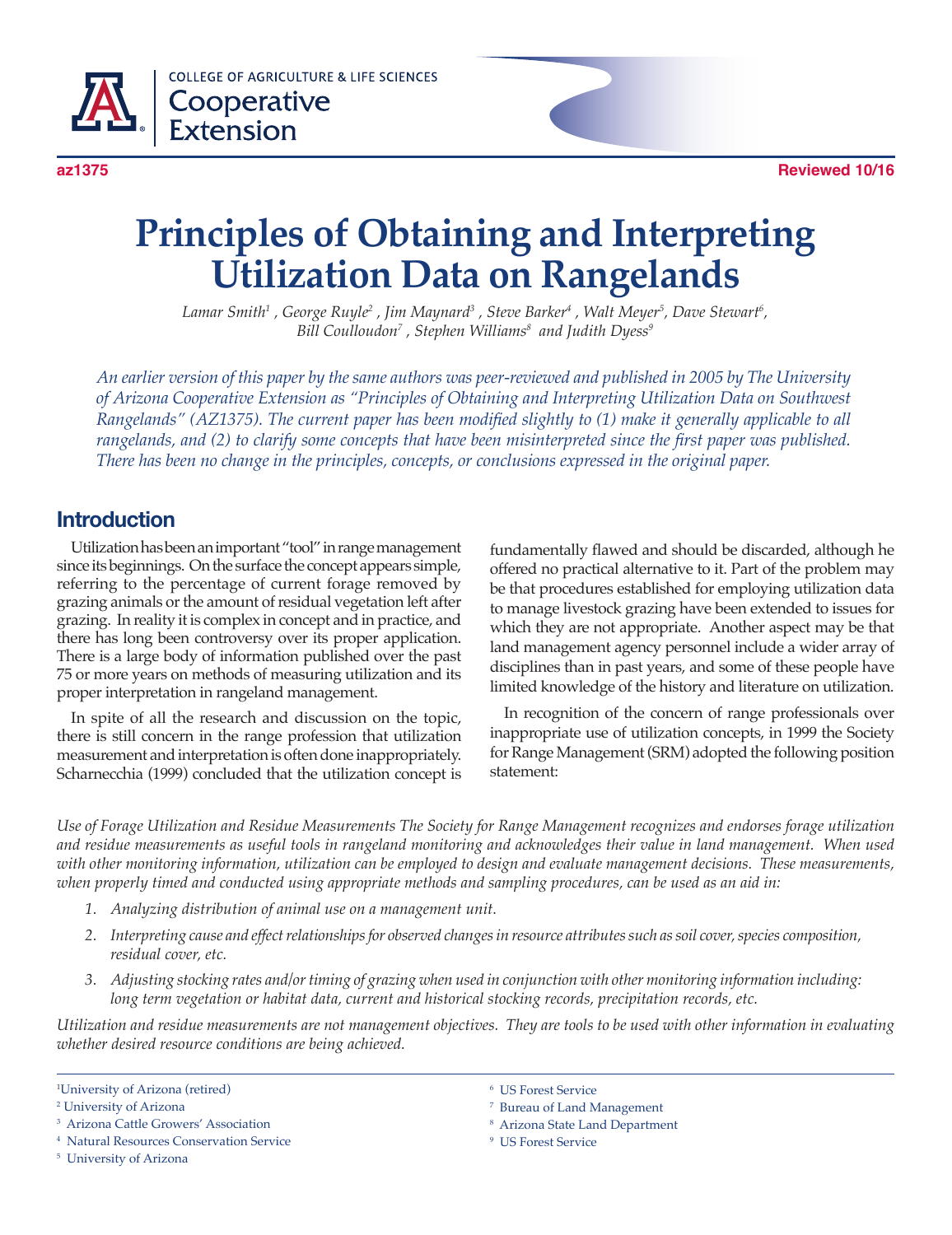The purpose of this paper is to set forth the fundamental principles of collecting and using utilization data for guiding management on rangelands that are established and accepted by the range management profession, and that are consistent with the stated position of the Society for Range Management. It is meant to clarify how and when utilization can be used in the management of rangelands for livestock grazing. Nothing in this paper should be interpreted to support or endorse the implementation of rigid utilization guidelines in land use plans or terms and conditions of grazing permits.

 Percentage utilization will be emphasized rather than stubble height or residual measurements. Use of stubble heights in riparian areas has recently been addressed in another publication (Univ. Idaho Stubble Height Review Team 2004). While related, stubble height estimates are not necessarily a substitute for utilization and the two concepts are different ecologically (Interagency Technical Reference 1999). Stubble height may be related to two primary processes of concern. One is the effect of grazing on the physiological response of the individual plant. The other is the effect of residual vegetation in protecting the soil from wind or water erosion. For example, residual measurements in California annual grasslands have largely focused on soil protection and provision of the proper germination environment during the following season to maintain desirable plant species composition in the community (Bartolome et al. 2002). In this case, they are not related to the physiological response of the plants being grazed as is usually the case where utilization is measured on perennial grasses and shrubs. Additionally, some types of residual cover guidelines (e.g. "structure" requirements or visual obstruction estimates for upland bird nesting) are neither utilization nor stubble height measurements, and will not be addressed here. Detailed protocol for specific data collection methods also will not be addressed because a number of excellent sources exist for this purpose. The emphasis will be on use of utilization data for livestock grazing management in a multiple use framework with the objective of maintaining or improving vegetation cover and/or composition.

#### **Background**

*Utilization is the proportion or degree of current year's forage production that is consumed or destroyed by animals (including insects). Utilization may refer either to a single plant species, a group of species, or the vegetation as a whole.* (Interagency Technical Reference 1999). This definition is virtually identical to that of the SRM (Society for Range Management 1989), and is generally accepted by range professionals. However, Smith (in Western Coordinating Committee 40 and 55 1998) pointed out that this definition may not adequately address two rather different meanings of utilization that have long been recognized. Stoddart and Smith (1955, p 138) state:

*Utilization of a range means the degree to which animals have consumed the usable forage production expressed in percentage. This production should be based on animal-* *months consumed compared to animal-months available when the range is correctly used. When dealing with an individual plant, however, utilization has a different usage and is defined as the degree to which animals have consumed the total current herbage production expressed as a percentage. These two uses are confusing and will require clarification whenever the term is used. It is suggested that range use might be a better term for the first meaning and percentage utilization better for the second meaning."*

#### *Neither the definition given above nor common usage makes a clear separation between the two concepts included in the term "utilization.*

The history of the application of utilization in range management may shed some light on this confusion. It appears that utilization concepts were first employed on the Coconino National Forest in Arizona in about 1910 when James Jardine developed the "ocular reconnaissance" approach to range survey (Chapline and Campbell 1944). That procedure was designed to estimate carrying capacity of rangeland as a basis for adjudicating grazing on the national forests, and was later employed as the Interagency Range Survey. The procedure used to estimate the amount of useable forage on a range was based on the concepts of key species and proper use factors. A key species was a palatable and relatively abundant species upon which management was based. Proper use of the key species was the percentage of utilization of current annual production that could be used while maintaining the vigor and productivity of the species on the range. Proper use factors (PUF) were established for other species based on the relative preference or palatability of those species compared to the key species. (PUFs were originally called preference or palatability ratings). Usually PUFs for other species were lower than the key species, but some "ice cream" plants had higher PUFs than key species. This range survey procedure also provided for "utilization adjustments" to be applied to the allowable utilization for all species to reflect distance from water, slope, restricted access, etc. This range survey method, therefore, established the basis for proper use, key areas, and accounting for differences in the amount of forage available depending on animal distribution and dietary preference (as affected by season or kind of animal). However, the method did not involve measurement of utilization.

Interest in estimating utilization began in the 1930s as a means of documenting grazing intensity on grazing allotments and in grazing research. Most of the research and development of utilization measurement techniques was done by Forest Service researchers, especially in the Southwest (Ruyle 2003). Various methods were developed including visual estimates of overall use classes, clipping or weight estimates comparing grazed/ungrazed situations, measuring remaining stubble height or twig length and conversion to utilization based on height/ weight relationships, relating percentage of plants or stems grazed to percentage weight removed, and others. Many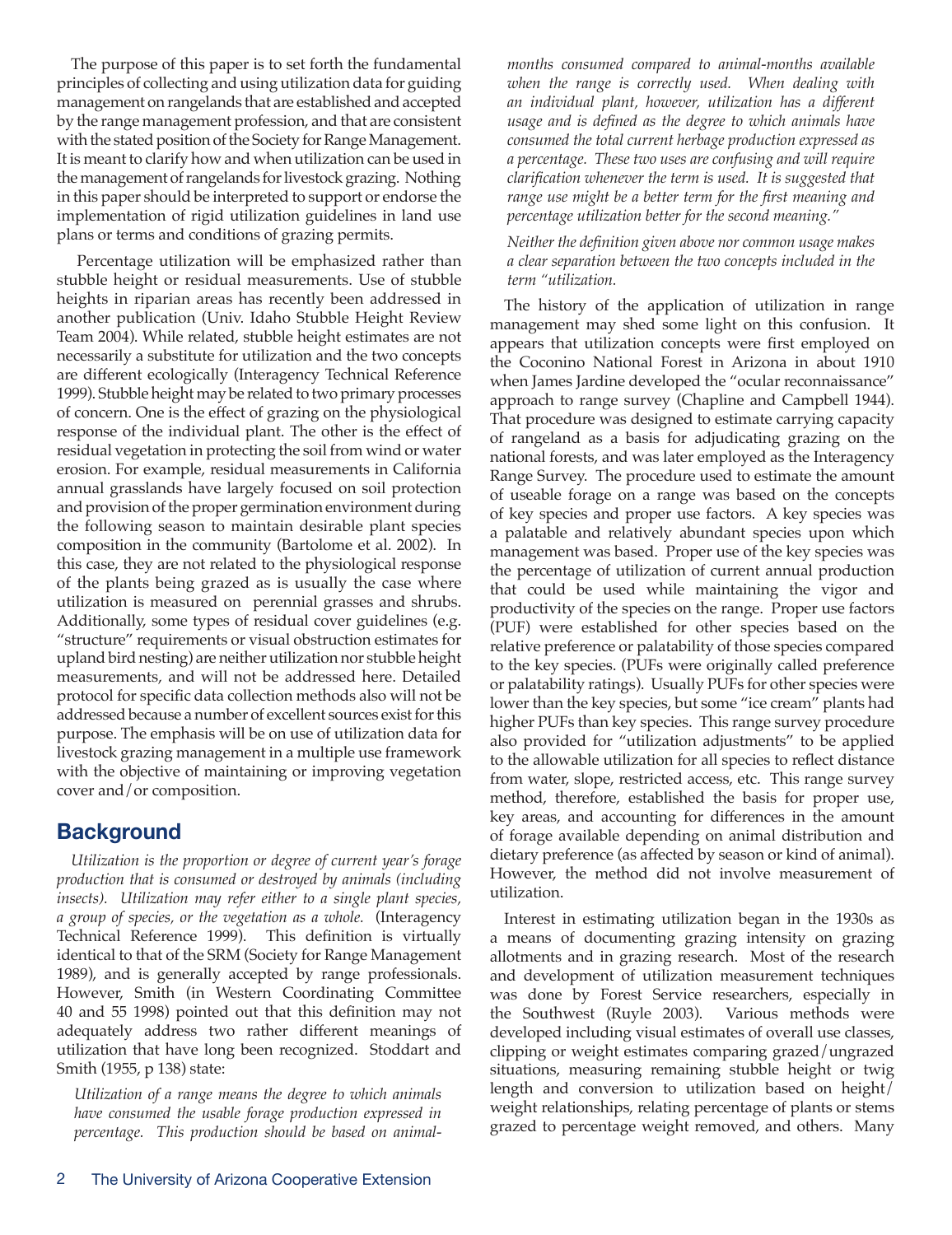variations of these methods were developed to deal with differences in vegetation and monitoring objectives. Heady (1949) provides a review of the various methods and approaches to estimate utilization and little has changed since his review. His observation that "the real problem is not the measurement of use…but the interpretation of those measurements" continues to be the crux of the issue.

Many studies were carried out to obtain actual data to establish "proper use" levels as a basis for interpretation of utilization measurements. These studies were of two general types: (1) grazing studies at different stocking rates to relate average utilization to observed trends in ground cover, plant species composition, and livestock performance, and (2) clipping studies to measure growth response of individual plants to top removal at different intensities, frequency and seasons. These types of studies have served as an empirical basis for developing general guidelines on "proper use." General conclusions about results of these studies are presented in a number of references, including Holechek, Pieper and Herbel (1998); Vavra, Laycock and Pieper (1994); and Heitschmidt and Stuth (1991). Responses at both the individual plant and pasture level vary depending on plant species and/or communities, environmental conditions, and management systems employed so that the prediction of a relationship between utilization and desired management outcomes still depends as much on professional judgment and experience as on scientific theory.

#### **Role of Utilization in Rangeland Management**

Rangeland planning involves setting resource objectives and prescribing management practices to meet those objectives. Monitoring is the collection and interpretation of data to document the implementation of the plan and progress, or lack of progress, toward meeting objectives. Re-planning, or adaptive management, occurs when acceptable progress is not occurring, objectives are changed, or conditions change that render the initial plan obsolete. Utilization is one of several tools that can be used in an adaptive management decision process. The following discussion is intended to describe the role of utilization within the context of rangeland management and decision making.

A grazing management plan describes the resource and other objectives to be achieved for the management unit. The plan outlines the practices (e.g. grazing management, physical improvements, monitoring, etc.) to be implemented in order to meet objectives. Whether or not the prescribed management will actually result in achieving objectives cannot be predicted with certainty because of specific site conditions, weather conditions or other factors. Therefore, it is necessary to collect site-specific data over time to assess whether the plan is working and, if not, to establish the reasons it is not working, and propose corrective action. Documentation by monitoring of progress toward

management objectives as described in the management plan is sufficient to demonstrate compliance with the plan until the plan is revised. Monitoring may indicate movement towards the management objectives, movement away from the management objectives, or no change. A determination of "no change" is not necessarily negative because it may indicate that satisfactory conditions are being maintained. When monitoring indicates no change and current conditions are considered to be unsatisfactory, or when monitoring indicates a change away from management objectives, it must be determined whether the situation is due to current management and/or other factors (such as drought) in order to decide upon the needed management changes.

It is usually not feasible to collect monitoring data over the entire management unit, therefore, monitoring data are collected in key areas. Key areas are those portions of the management unit that are agreed upon by knowledgeable parties to be representative of the effects of grazing management on attainment of plan objectives on a larger scale.

Data are collected to document changes that occur over time in attributes (e.g. ground cover, plant species composition, wildlife populations, etc.) that are relevant to the objectives of the plan. Observed trends in relevant attributes can then be interpreted in relation to the desired objectives and to reach conclusions regarding cause of observed trends and possible changes needed in grazing management.

Utilization guidelines are intended to indicate a level of use or desired stocking rate to be achieved over a period of years. For example, nearly all of the studies used by Holechek and Galt (2000) to develop utilization guidelines encompass 10-year grazing trials. Utilization levels in these studies vary depending upon both growing conditions in a particular year as well as the sampling techniques used. Utilization can be mapped over an entire management unit or observed in key areas that reflect the effects of grazing in the whole management unit. Because of this variability such guidelines are not intended as inflexible limits to use within any given year that dictate when livestock should be moved from one pasture to another or removed from seasonal ranges. Livestock utilization at the end of the grazing year that consistently exceeds utilization guidelines over a significant part of the pasture over a period of several years can indicate the need to make management corrections, or re-evaluate the guidelines, before undesirable long-term trends are identified by monitoring.

Utilization can be an important factor in influencing changes in the soil, water, animal, and vegetation resources (Bureau of Land Management 1985; Western Coordinating Committees 40 and 55 1998). However, the impact of a specific intensity of use on a specific plant species or plant community is highly variable depending on species composition, season of use, frequency of use, and other factors. Utilization studies are helpful in identifying key and problem areas and in mapping grazing distribution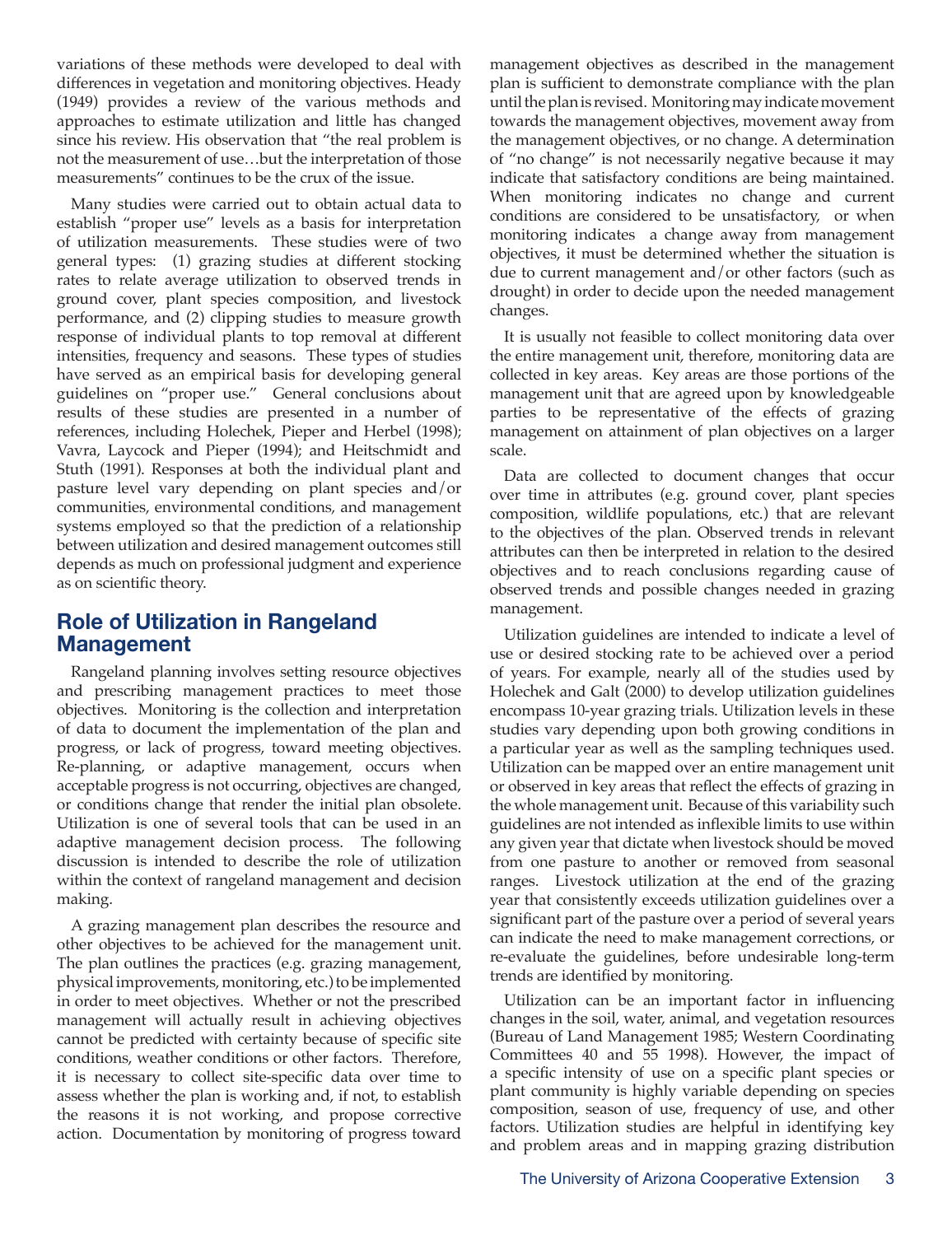patterns. "In combination with actual use and climatic data, utilization measurements on key areas and utilization pattern mapping are useful for estimating proper stocking levels under current management" (Bureau of Land Management 1985). Seasonal utilization data (in other words, utilization measured before the growing season is complete) can be used as one indicator for moving livestock within an allotment along with due consideration of season, weather conditions, and the availability of forage and water in pastures scheduled for use during the same grazing season, but it should not be employed as the sole indicator or as a rigid guideline. In summary, utilization guidelines may be used with other information to make short-term management adjustments, but they are not management objectives. For this reason, and the complexities described in this paper, strict interpretation of utilization guidelines is not recommended for regulatory standards.

#### **Sampling Variability and Basic Assumptions**

As in all range vegetation sampling, quantitative utilization measurements are subject to a high degree of variability, which must be accounted for in data collection and interpretation. Weight-based methods of measuring utilization depend on clipping or estimating herbage standing crop in grazed/ungrazed or in before and after grazing comparisons. The difference between grazed and ungrazed production is assumed to be the amount removed due to grazing. However, depending on the precision of sampling, differences could be due in part to productivity differences among the plots clipped regardless of grazing. Therefore, the calculated utilization could have either a positive or negative bias due to sampling variability. This problem would be greater in sparser vegetation than in more uniform and productive areas, such as meadows and in areas of relatively light utilization (Bork and Werner 1999). The problem can be partly addressed by selecting plots paired for similarity in potential (i.e. site potential and vegetation) for comparisons rather than a strictly random design. It can also be helped by increasing plot size to include more within plot variation or by increasing number of plots, or both. These requirements greatly add to the time and effort required to achieve reasonable precision. In practice, it is unusual (and impractical) to locate more than one or two cages in a key area, so the "ungrazed" sample will have only a few plots, usually of small size. Even if a larger number of paired, grazed plots are selected, the error of estimation of utilization will be high unless vegetation is very uniform (Halstead, Howery and Ruyle 2000).

To increase precision, methods that involve measuring grazed and ungrazed plant heights are often employed in conjunction with weight-based methods. These methods, usually associated with grass species, must also have a sufficient number of both grazed and ungrazed plants to account for height variability. Ungrazed heights within a species are fairly uniform as long as site conditions are uniform, so a reasonable average can usually be attained with measurement of only 10-25 plants. The number of grazed plants required for a desired precision depends on the variability in height of grazed plants that in turn depends on the type of plant and the level of utilization. Variability in grazed heights would be expected to be least at very high levels of utilization. At low levels of utilization variability could be due to natural variation in plant height, which can be considerable, but would probably increase as utilization increases to moderate levels due to animal selectivity.

Both weight and height based methods also depend on a number of assumptions that are usually hard to verify. It is assumed that growth rates of both grazed and ungrazed plants are the same through the growing season. It is well-established that cages used to protect plants from grazing can affect growth, usually positively, by altering microclimate, addition of nutrients by birds perching on the cage, or other factors (Laycock in Western Coordinating Committee 40 and 55, 1998). Grazing can stimulate or slow growth compared to ungrazed plants, depending upon such items as precipitation following the grazing event or the stage of plant development in which the grazing event occurred. Utilization, as usually defined, generally assumes that regrowth after grazing is insignificant. However, regrowth after a grazing event may be substantial if grazing takes place early in the growing season. Utilization may be difficult to measure and interpret when regrowth is substantial after grazing during the current growing season because the evidence of grazing may be obscured. Interpretation of utilization data can also be complicated when plants are subject to repeated grazing during a grazing period, or when the rate of disappearance of ungrazed forage due to natural weathering is rapid because these situations make it difficult to quantify both the total production and the amount removed.

*The height- weight method is based on the premise that growth form of grasses is sufficiently constant between years, seasons, and sites to allow the use of average height-weight tables with reasonable accuracy.* (Cook et al. 1962). Cook et al. (1962) say Clark (1945) found estimated errors as great as 10-25% may occur because of differences in growth from one year to the next on the same site. They also state that Heady (1950) found variations from year to year, but differences among sites were greater than among years. Heady (1950) pointed out that much of this variation can be eliminated by using separate height-weight tables for different height classes, as is done in the utilization gage developed by the Forest Service. Schmutz (1978) concluded that although height growth varied among years and sites, the basic relationship of height to weight was similar. He stated there was usually as much variation within a site as between them, and thus, with a large sample size, this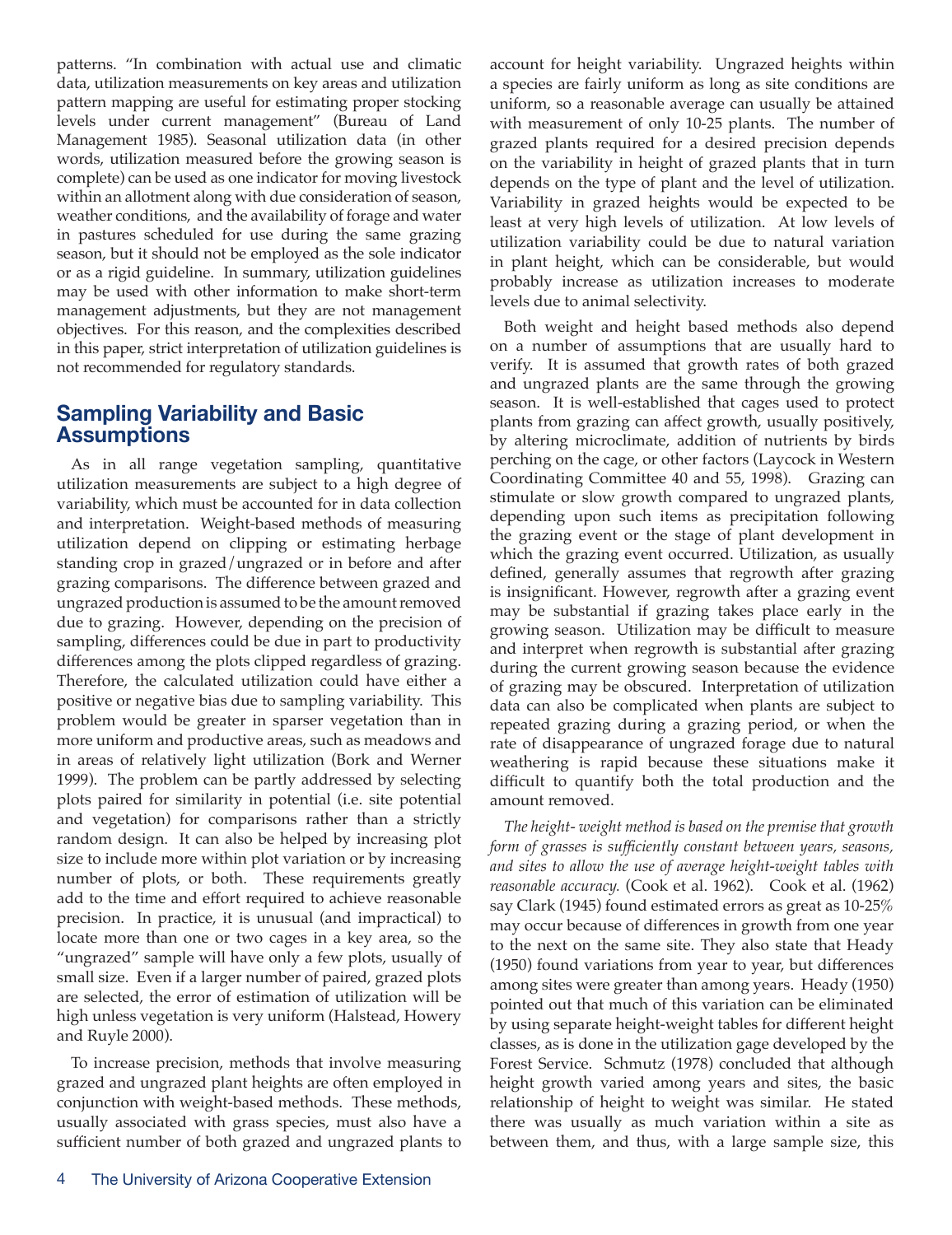variation was averaged out and a properly developed photo guide could be used on all sites in good and bad years.

The literature suggests significant bias and/or errors in estimating utilization by a number of methods if sample size is inadequate or basic assumptions do not hold. In practice, the basic assumptions are rarely verified. We conclude that, in the absence of statistical tests of sampling variability to quantify confidence limits on utilization estimates, the confidence limits should be assumed to be relatively large. At best, this means that differences in measured utilization levels of 5-10% (e.g. 30% utilization compared to 35 or 40%) or less should probably be interpreted as non-significant unless statistical separation is demonstrated.

#### . **Time (Season) of Measurement**

Utilization guidelines cannot be employed for seasonal utilization because there is no known consistent relationship between seasonal utilization estimates and utilization based on the entire growing season's forage production. To establish such a relationship would require that the amount of subsequent forage growth could be accurately predicted at any given time during the growing season. Information to make such predictions does not exist. For this reason seasonal utilization estimates are not reliable for grazing compliance decisions employing utilization guidelines based on end-of-season production.

Because utilization is defined as the percentage of the current year's forage production removed by grazing, trampling, or other factors such as insects (SRM 1989, Interagency Technical Reference 1999), utilization measurements require that the current annual production is estimated. This can only be done at the end of the growing season using weight-based methods or methods that assume a biomass relationship (e.g. height-weight methods). Peak standing crop of vegetation reaches a maximum at the end of the growing season. Measuring standing crop before the end of the growing season does not account for subsequent growth, and measuring it after the end of the growing season reflects the loss of standing material to weathering, decay, and small animals. With height-based methods, it may be possible to measure maximum ungrazed height for some time after the end of the growing season.

Estimates of use that are not based on total annual growth, regardless of the method used, have been called "relative utilization" (Frost, Smith and Ogden 1994) or "seasonal utilization" (Interagency Technical Reference 1999); the latter term will be used in this paper. Seasonal utilization is the percentage of the forage produced in the current growing season to date of measurement that is removed by grazing. This percentage is different from utilization because it does not account for subsequent growth of either the ungrazed or grazed plants. Seasonal utilization measured early in the growing season has no consistent relationship to utilization based on total production. As the growing season progresses, the difference between the two measurements is reduced because the time available for regrowth diminishes For example, Smith in Western Regional Committee 40 and 55, 1998 described a clipping study showing the following relationship between seasonal utilization and true utilization for Thurber needlegrass. *(See Table 1 below.)*

Clipping to one inch in the pre-boot stage removed 80% of the growth to that date, but this was only 17% of the total growth on that plant by end of season. Obviously, utilization based on end of season production increased until it was the same as seasonal utilization at the final date. Although clipped to the same levels in the following year, both seasonal and true utilization were not the same in each phonological stage because of better growing conditions late in the growing season in that year. This example illustrates how seasonal and true utilization differ and that there is no way to predict true utilization from seasonal utilization at any given date.

It is important for managers to be aware of use levels, residual vegetation and other grazing impacts during the period of use as well as utilization at the end of the growing season. However, if the grazing season corresponds to the growing season interpretation of seasonal utilization data is difficult because neither the rate of growth/regrowth nor the rate of utilization can be accurately predicted during the growing season. Only sufficient experience over time can provide enough information to the decision-maker concerning the appropriate level of seasonal utilization which will closely approximate the desired year-end utilization. Observations of utilization from the end of the growing season until the start of the next growing season, i.e. during the dormant season, assume no further growth and/or regrowth. Some rangelands (e.g. Southwestern U.S), have a bimodal rainfall pattern that may support both cool-season and warm-season plant growth. This situation complicates the definition of growing season and interpretation of both utilization and seasonal utilization data. It may require identification of two or more growing seasons with an appropriate suite of plants and utilization measurement schedules for each.

Table 1 Seasonal and true utilization (%) on Thurber needlegrass based on clipping to a one-inch stubble height at different phonological stages during one year.

| Util/Growth<br>Stage | Pre boot | Early boot | Late boot | Anthesis | Soft dough     | Hard seed | Seed shatter |
|----------------------|----------|------------|-----------|----------|----------------|-----------|--------------|
| Seasonal             | 80       | 84         | 92        | 93       | 94             | 96        | 96           |
| End of Season        |          | 27         | 48        | 53       | $\overline{ }$ | 64        | 96           |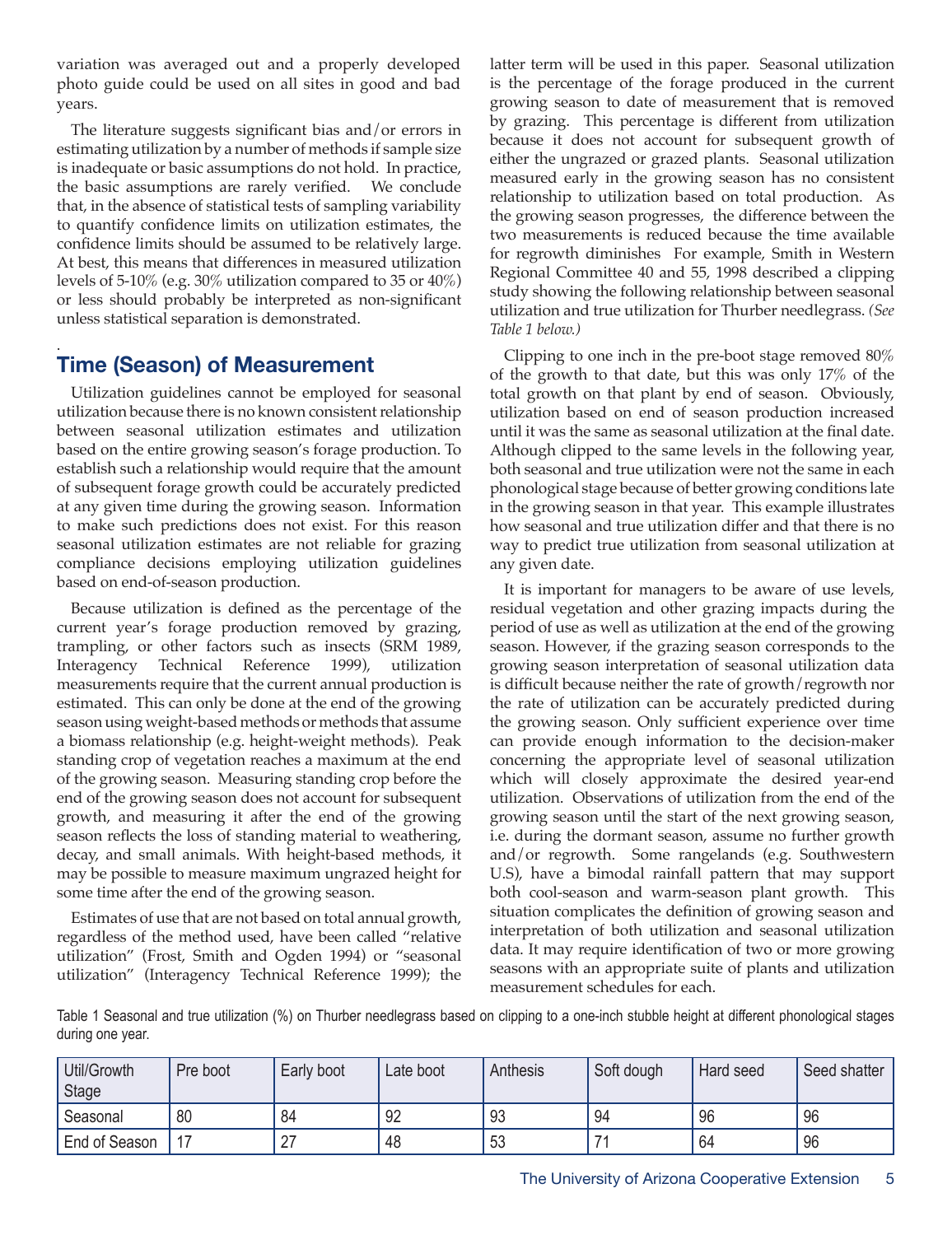Stubble height, or residual biomass, can be measured anytime of the year since there is no reference to total forage production. Stubble height estimates may be used instead of seasonal utilization measurements. However, interpretation of stubble heights measured during the growing season must be based on demonstrated relevance of observed stubble heights to the resource value and/or ecological process of interest.

# **Key Forage Species**

The Society for Range Management (1989) defines key species as "a forage species whose use serves as an indicator to the degree of use of associated species, and because of its importance, must be considered in any management program." Therefore, for utilization estimates, a key species must be a forage species; hence the term "key forage species" has been adopted for this paper. Selection of key forage species should be tied directly to management plan objectives and should be appropriate to the primary grazing animal. Utilization guidelines for key forage species, plant species frequency, cover, precipitation and other plant community data should all be evaluated to determine if changes in current management practices are necessary.

A key forage species is usually a reasonably palatable and abundant species (or several species) upon which management decisions may be based. Measuring utilization on key forage species is based on the idea that use on key forage species will be indicative of the overall use of a management unit and the quantity of forage removed from the unit. For this reason, highly palatable forage plants, or highly unpalatable plants, are generally not selected as key forage species because use on these plants does not provide information on the overall use of the management unit. Necessary assumptions to support this concept are: (1) Utilization on the key forage species is assumed to have a definite and constant relationship to utilization on other species, either more or less palatable than the key forage species; and (2) Use on the key forage species will increase during the growing season in direct relation to the amount of AUMs utilized in the pasture (Smith 1965). Knowledge of these relationships is necessary in order to select appropriate key forage species and to maintain the presence of species considered to be "ice cream plants." Although often present in small proportions within the community, their importance must be recognized through management considerations. Key forage species are specific to kind of animal, season of use, and current vegetation composition (Vallentine 1990).

On ranges where the composition of desirable forage plants had been substantially reduced by improper grazing, drought, fire or other factors, the most desirable forage plants on a given ecological site may be sparse or missing. In such cases these plants do not meet the definition of key forage species because utilization on these species is not a good indicator of the amount of use on other forage species and is not related in a consistent way to the amount of grazing use that has occurred within a management unit. In this situation it may be necessary to select key forage species that are more abundant and less palatable than the most desirable and/or palatable species (Interagency Technical Reference, 1999, p.5) as a basis for monitoring grazing pressure, even though the management objective may be to increase the composition of desirable forage species that have been reduced due to past grazing or other factors. To achieve that objective, it first must be verified that the area in question does, in fact, have the potential to produce the desirable species in substantial amounts, e.g. by correct identification of ecological sites. Second, it must be recognized that consideration of season of use and/or frequency of use, as managed through the duration of time plants are exposed to grazing, rather than stocking rate, will likely be the most important management consideration to achieve improved populations of these desired forage species.

"Proper use" on a key forage species has traditionally been associated with eco-physiological responses of plants to grazing and is the level of utilization that should maintain or improve the growth and reproduction of the key forage species. Proper use of key species will also indicate that other species of similar or lower palatability to the grazing animal in question will also be used at non-injurious levels. The exception to this are so-called "ice cream" plants that are more palatable and/or more sensitive to grazing, but less abundant, than the key species. These species are often minor components of the vegetation. Because of their high palatability, reducing stocking rates may have little or no effect on their utilization, and thus, management efforts to maintain them depends on timing and length of the grazing period. Oftentimes, management of these plants can best be conducted by providing for appropriate recovery periods following grazing, and by grazing areas containing these plants when they are less palatable relative to other available forage.

Utilization on key forage species is not the same as average utilization on all species or on all forage species. When the key forage species is properly grazed, the level of utilization on other forage species will generally be the same or less than the key species. Also, some plants may not be grazed at all (i.e. they are not forage species for the animal and season concerned). The following example illustrates this point: *(Table 2)*

In this case, when the key species  $(A)$  is utilized at 50%, the other forage species, B and C are utilized at 30% and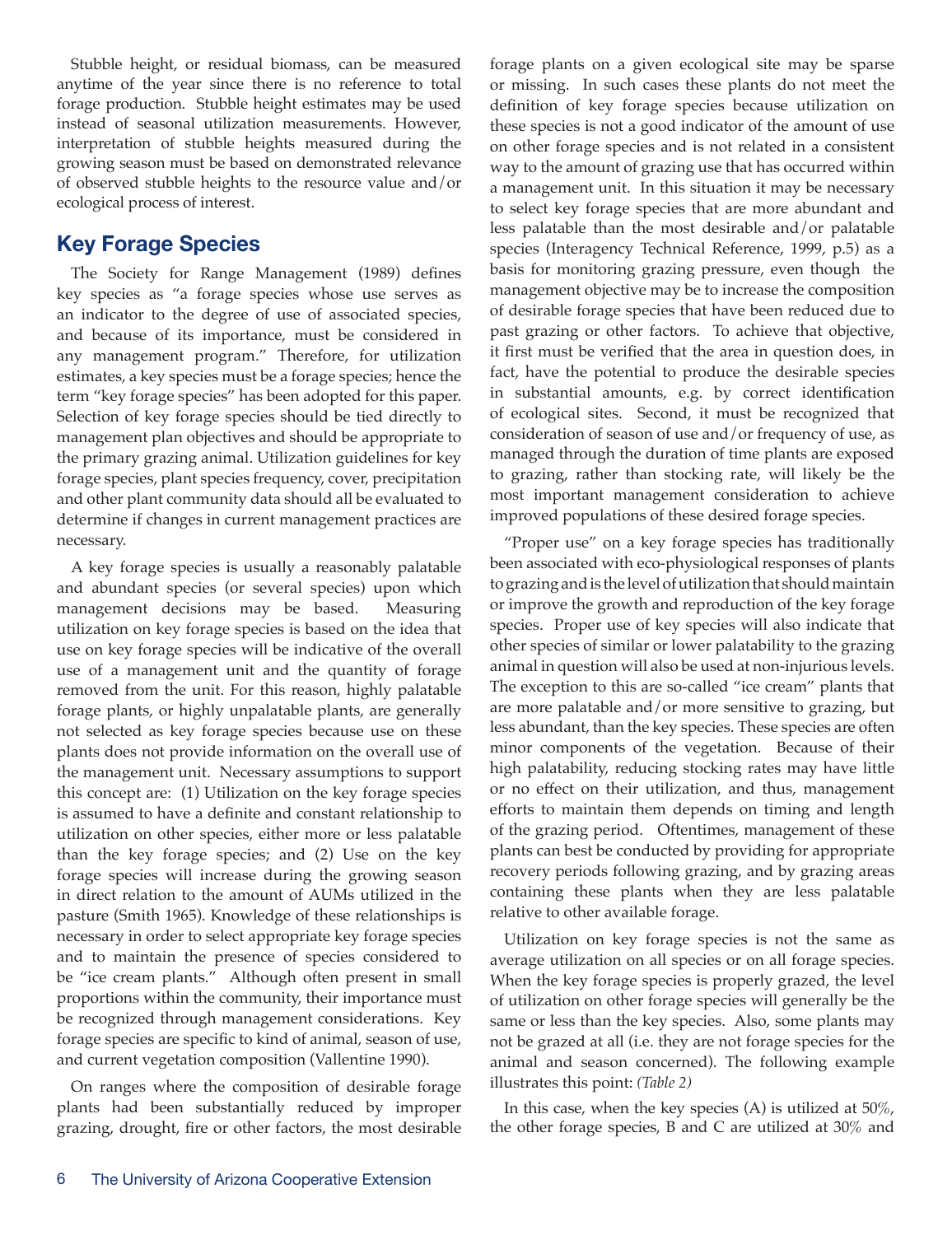| Species       | % Composition on<br>Weight Basis(a) | % Utilization on<br>Weight Basis (b) | Weighted % of<br><b>Total Vegetation</b><br>Utilization(c)* | % Composition<br>of All Forage<br>Plants(d) | Weighted % of<br><b>Total Forage</b><br>Utilization(e)* |
|---------------|-------------------------------------|--------------------------------------|-------------------------------------------------------------|---------------------------------------------|---------------------------------------------------------|
| A Key Species | 30                                  | 50                                   | 15                                                          | 50                                          | 25                                                      |
|               | 20                                  | 30                                   | 6                                                           | 33                                          | 10                                                      |
|               | 10                                  | 10                                   |                                                             |                                             |                                                         |
|               | 15                                  |                                      |                                                             |                                             |                                                         |
|               | 25                                  |                                      |                                                             |                                             |                                                         |
| <b>TOTAL</b>  | 100                                 |                                      | 22                                                          | 100                                         | 37                                                      |

Table 2. Hypothetical data indicating the relationship of utilization on key species to other forage and non-forage species.

10%, respectively. Species D and E, comprising 40% of the total vegetative production, are unused. The weighted average utilization of all plants is 22%, i.e. 78% of the plant production on the site is unused. The forage species (A, B, C) comprise 60% of the total plant production. Of the forage species, A makes up 50%, B is 33%, and C is 17%. The weighted average utilization on all forage species is about 37%. This illustrates the fact that when the key species is utilized properly, the average utilization on forage species is only 37% and the average utilization of all species is only 22%. These relationships change depending on the relative composition of the different species and the relative preference shown for different species by the grazing animal.

Utilization should only be averaged across forage species where several species have similar palatability resulting in similar levels of utilization on these species on a management unit over a period of years. Utilization may not be the same on each species in every locale or year, but, overall, there should not be a consistent pattern of significant difference in utilization among species if they are to be averaged. For example, on the Santa Rita Experimental Range in southern Arizona, researchers developed a regression model using the percentage of grazed, or ungrazed, plants to estimate utilization by weight on a combination of native perennial grasses (Roach, 1950). This empirical equation was developed for the specific vegetation types in the location and could not be used elsewhere without validation. All forage species on the site should probably be considered key forage species in cases where there are several species that contribute a major portion of the forage base. The preceding is an example of a site-specific study that was used to justify basing utilization on a combination of forage species. Several years record of similar utilization on several forage species would serve as justification for averaging use on several key species each year.

Selection of the key forage species must be appropriate to the diet and habitat selection patterns of the grazing animal that is consuming the forage. "It is important to recognize that key species for one type of animal may be different than for another type due to differences in food habits" (Holechek et al. 2004). Therefore, forage available for wildlife cannot be estimated using utilization on key forage species selected for livestock unless the forage preferences and grazing distribution are the same. Reaching desired levels of use on key forage species and key areas for livestock grazing does not indicate that limits of forage availability or habitat quality for wildlife have been reached unless the distribution and diet selection are very similar.

#### **Key Areas**

The Society for Range Management (1989) defines key area as "A relatively small portion of a range selected because of its location, use or grazing value as a monitoring point for grazing. Key areas should be located within a single ecological site or plant community, be responsive to management actions and be indicative of the ecological site or plant community they are intended to represent" (Interagency Technical Reference 1999).

The key area concept is based on the premise that no range of appreciable size will be grazed uniformly (Holechek, Pieper and Herbel, 1998). When key areas are "properly" used there may be substantial areas that are used more or less than the key areas, including some that will not be used at all. Thus utilization in key areas selected for cattle grazing may not accurately reflect availability of forage or cover for other animals that use different parts of the range including critical management areas. Use pattern mapping or documentation of small impact areas may be useful for addressing this issue.

Key areas should receive substantial use, but should not be areas of heavy concentration. Key areas should not be located near watering points, roads and trails or in bedgrounds and saddles. Relatively small areas within a pasture where animals concentrate use are not key areas because they do not indicate use on the forage base as a whole. These areas may or may not be critical management areas. A critical area is defined as "An area which should be treated with special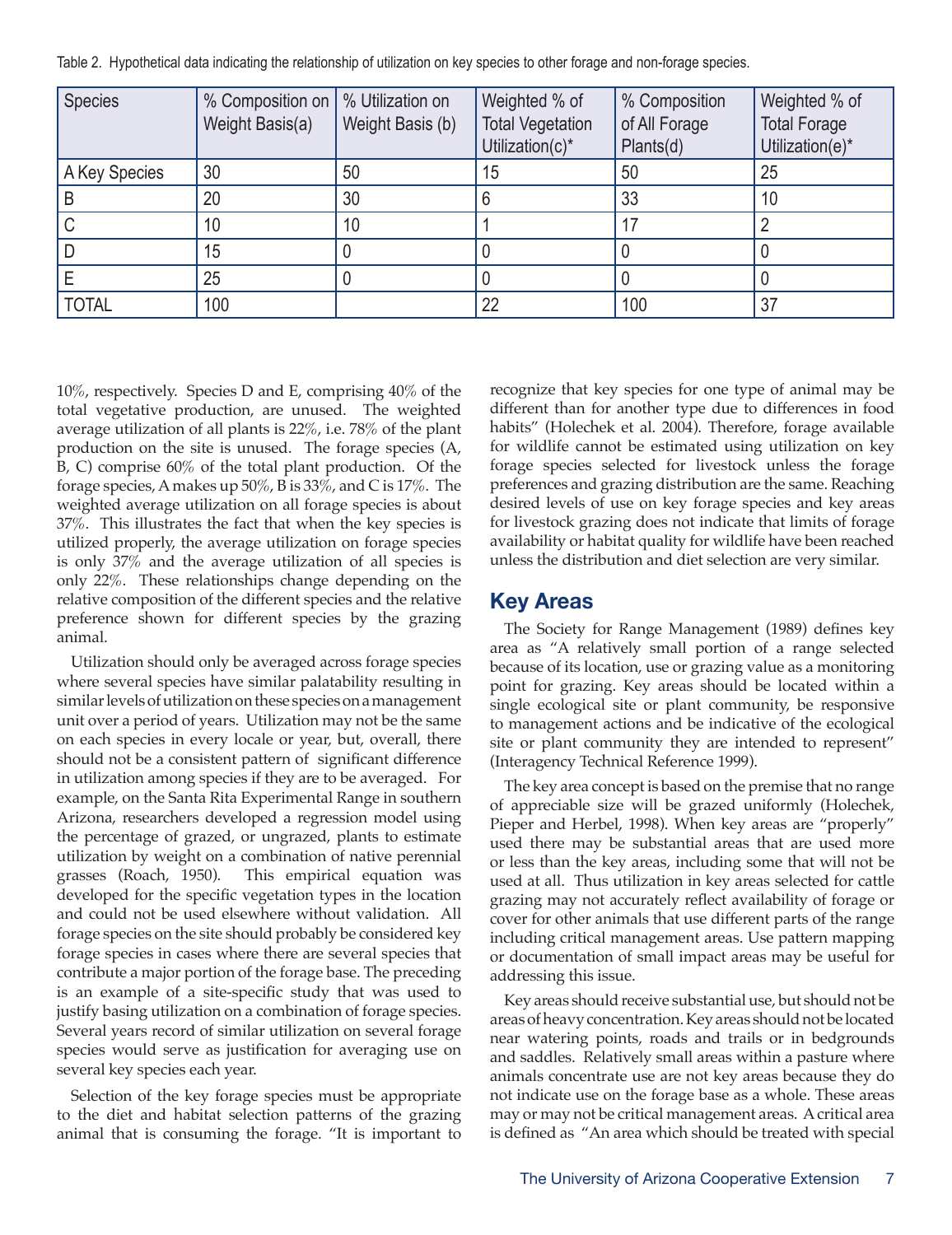consideration because of inherent site factors, size, location, condition, values, or significant potential conflicts among uses" (Interagency Technical Reference 1999). "Critical areas are areas that should be evaluated separately from the remainder of a management unit because they contain special or unique values. Critical areas could include fragile watersheds, sage grouse nesting ground, riparian areas, areas of critical environmental concern, etc." (Interagency Technical Reference 1999). Criteria for interpretation of utilization data may be different for critical areas and key areas. Utilization guidelines applied to key areas may not be representative of use in critical areas. When appropriate and based on management objectives, critical management areas may limit use in surrounding areas. This is especially true if the critical management area can not be managed independently.

More than one key area may be selected and monitored within a pasture or other management unit depending on the size of the unit, number of ecological sites, and/or management objectives. In that case, all should be considered when making management decisions. Designating one key area among several selected in the pasture to be the only one used for decision purposes is not consistent with the key area concept or supported by the range profession. Each key area is selected because it is representative of use in a portion of the pasture. Utilization may vary among key areas in any given year due to differences in livestock distribution caused by weather, water availability, season of use, class of livestock, or other factors. The pattern may be different in other years. Therefore, selecting one key area receiving the heaviest use in the pasture should not limit grazing in the pasture in any given year. Rather, the general or average utilization in all key areas should be evaluated. If one key area consistently receives substantially heavier use than the others over several years, then it may be located in an inappropriate location (e.g. in a concentration area where use if not typical of any substantial part of the pasture). If, however, the location of the key area receiving consistently heavier use is found to be representative of use in a significant part of the pasture, this may indicate a distribution problem requiring some management change.

Guidelines for utilization of key forage species on key areas are not the same as average use guidelines across entire pastures such as those of Holechek (1988). Holechek's "utilization guidelines for different range types" are based on conclusions from numerous research studies conducted in different conditions. They are not site-specific and are only valid as a starting point for interpreting utilization. Managers must further refine and validate utilization guidelines so they are tailored to each particular situation. Values developed on a site-specific basis can be validated through trend monitoring and consideration of all factors contributing to conditions on the site over time. Holechek's recommendations refer to a range of utilization levels over an entire pasture or management unit, not utilization on key species in key areas. The range of values is given to allow for differences in topography, water distribution, season of use, type of livestock and other factors that may affect the distribution of grazing use within the

management unit. Depending on these distribution factors a given level of utilization on key species in key areas will have a different relationship to average utilization over the entire unit, i.e. the amount of forage supplied by the management unit.

Because this point seems not to be well understood, the following needs to be emphasized. The percentage utilization of key forage species is higher than the percentage utilization of all herbage production of all species, because some of the associated species will be used less than the key species and some will not be used at all. The utilization on the key forage species is intended to be an index to overall use. The percentage utilization on key forage species in key areas is not the average utilization of key forage species across the entire unit unless grazing distribution is very uniform. Grazing distribution on rangelands usually results in relatively small areas receiving more use than the key areas and a relatively large area receiving less use than key areas or no use at all. Thus, the use level on key forage species in key areas is normally higher than the average use on key forage species across the entire management unit. The total percentage of utilization on current year's production on all species across the entire management unit is always less, and usually much less, than the percentage utilization on key forage species in key areas. The important point is that achieving "proper use" of key forage species in key areas for livestock does not mean that no forage remains for other kinds of animals with different diet preferences (i.e. key species) and different distribution patterns (i.e. key areas).

#### **Utilization Guidelines and Range Condition**

While it may be intuitively sensible, setting a different proper use level for different range condition classes or seral stages is not supported by research, at least within the bounds of conservative stocking levels currently recommended on public lands. Proper use is defined as "A degree of utilization of current year's growth which, if continued, will achieve management objectives and maintain or improve the long-term productivity of the site." (Society for Range Management 1989). That definition implies that proper use on poor condition rangelands will allow for improvement. Ruyle (2003), cited Crafts (1938) and Parker and Glendening (1942) as having established higher levels of permissible use on ranges in good condition than those in poor condition. However, that recommendation was made during a period when, according to Ruyle (2003) 50% use was considered "conservative" and utilization even on the Santa Rita Experimental Range in Arizona averaged considerably higher than that. These levels of utilization are not currently recommended even on ranges in good condition. There appears to be no scientific evidence that proper use levels of 30-50% on ranges in good condition should be reduced if the range condition is poor. Poor condition ranges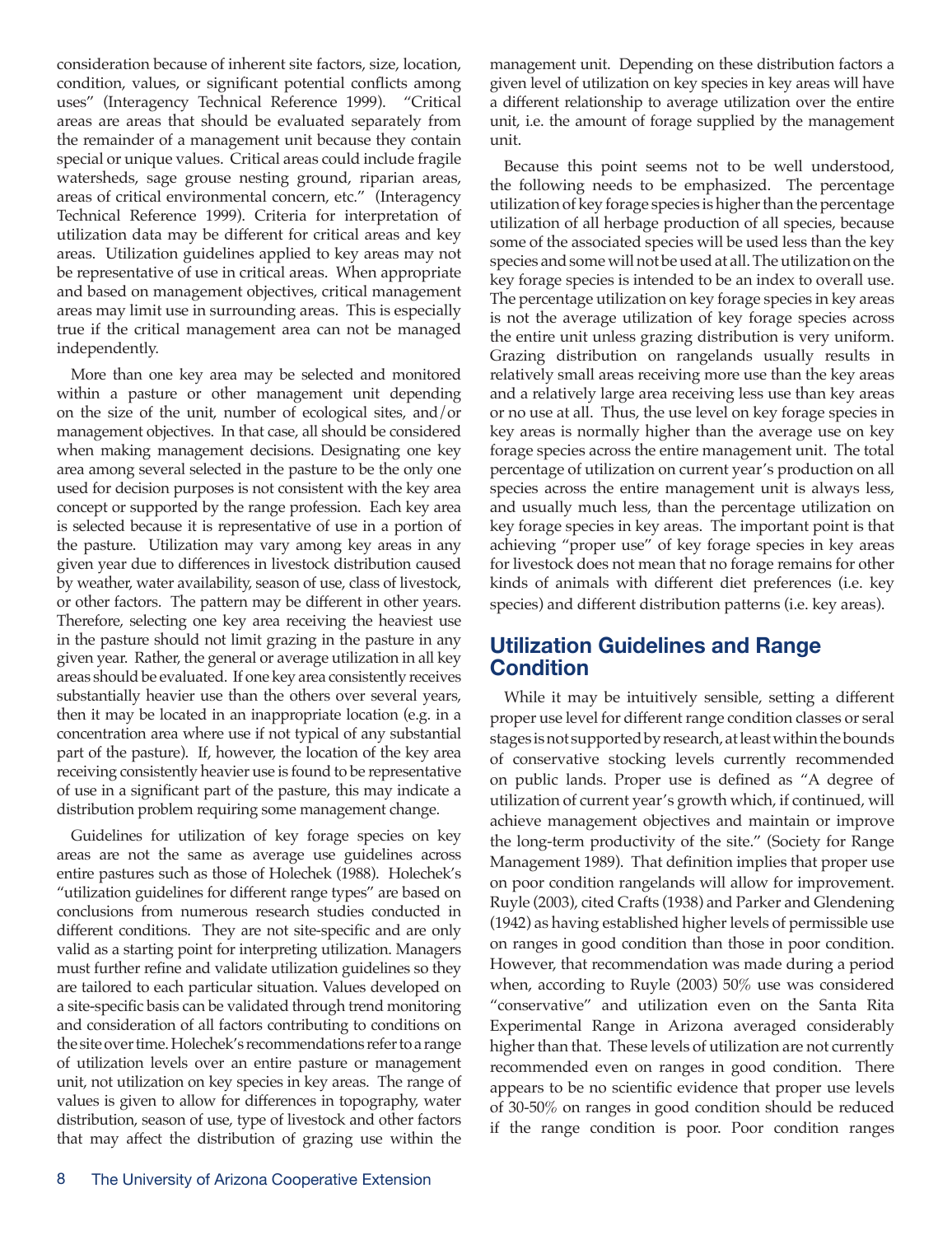(depending on how range condition is defined) will likely support fewer AUMs than higher condition ranges before proper use levels are reached.

#### **Shrub-Dominated or Annual Ranges**

Most of the quantitative methods for measuring utilization have been developed for perennial grasses. However, there are many rangelands where shrubs and/or annuals comprise a major portion of the forage resource for both livestock and wildlife. Some examples include Desert Scrub, chaparral, annual grassland, and some formerly grassland areas invaded by shrubby species. In these situations the basic assumptions regarding proper use and the relationship between use on key forage species and total forage consumption may not hold, i.e. estimated utilization may not be well-correlated with the amount of forage used unless all forage classes are considered. Additionally, the usual methods to estimate use on herbaceous species may not be easily applied to browse utilization (Bonham 1989). There are techniques for measuring utilization on shrubs and annual plants. Interpreting utilization data where several different life forms, each with its own measurement method, are involved becomes difficult. The "Landscape Appearance Method" (Interagency Technical Reference 1999) is one of the few methods applicable to mixed life form ranges. However, it provides qualitative information that would be useful mainly for use pattern mapping, not quantitative measurement of utilization.

As described earlier, estimates of utilization on key forage species to indicate grazing intensity assume a constant relationship between use on key forage species and other species in the plant community. This assumption may be reasonable on ranges used in a limited grazing season or where most forage species have similar life forms. It breaks down when grazing occurs yearlong, or at least across different seasons, and the forage resource is comprised of diverse life forms and varying seasonal growth responses. Studies have shown that livestock diet selection varies markedly depending on the growth response of different categories of plants. For example, Smith, Ogden and Gomes (1993) observed drastic changes in cattle diet preference depending on season in southern Arizona. Cattle shifted their preference among cool-season annuals, shrubs, cacti and warm-season perennial grasses from month to month depending on availability and attractiveness of each category of plants. Clearly, in this case, the percentage utilization on a perennial grass key species would have to be considered in terms of the season of use and would not be well-correlated with total forage harvest by livestock. Other examples can be cited from areas where seasonal diets may focus on winter or summer annuals, cool or warm season shrubs, and cool or warm season grasses depending on seasonal precipitation. Such variability in diet preference greatly complicates the interpretation of utilization data.

Other ecological relationships may also be important and realistic management objectives should be developed to address various resource goals and objectives. Utilization of perennial grasses should not be the primary data used to determine stocking rates where a substantial amount of the forage is provided by annual plants and shrubs. In these cases, estimated utilization on perennial grasses is not likely correlated with the amount of forage used unless all forage classes are considered. In all situations management objectives must be realistic and clearly stated and utilization guidelines established consistent with objectives and resource potentials. For example, ranges that have been invaded by shrubs may have entered a different ecological state that cannot be reversed by grazing management alone. On such ranges it is unrealistic to base management solely on perennial grasses because the shrubs may contribute an important part of animal diets.

#### **Relationship of Utilization to Ecological Processes and Resource Values**

If utilization guidelines are to be used to indicate "proper use" relative to uses other than livestock grazing, i.e. other ecological processes or resource values, then there must be some demonstrated relationship between the levels of use as measured and the process or value of interest. For example, utilization on key forage species in key areas (selected for livestock) cannot be used to indicate adequate residual cover for prey species of raptors, unless a relationship between these two factors has been demonstrated.

Most utilization guidelines are based on research involving clipping of individual plants, or livestock grazing studies on plant communities. Clipping studies measure the effects of defoliation on individual plants, i.e. top growth, root growth, seed production, or total production. Grazing studies generally relate utilization to maintenance of plant species composition and productivity of the overall plant community, including indirect effects of grazing such as litter cover, trampling effects, or watershed effects. Clipping and grazing studies usually were conducted without analyzing the relationship with other resource values, therefore utilization guidelines based on such studies are only valid for the purposes for which they were developed, i.e. estimating the influence of livestock grazing on certain plant, soil and plant community attributes.

#### **Utilization as Basis for Adjusting Livestock Management**

"In the short term, utilization data are considered with actual use and climate data to determine resource use levels and to identify needed adjustments in management actions. These same data can be used in the short term as the basis for adjusting grazing use by agreement or grazing decision" (Interagency Technical Reference 1999). Utilization at the end of the grazing season has long been a tool to consider whether an increase or decrease of stocking would be desirable in the next grazing season. Long-term utilization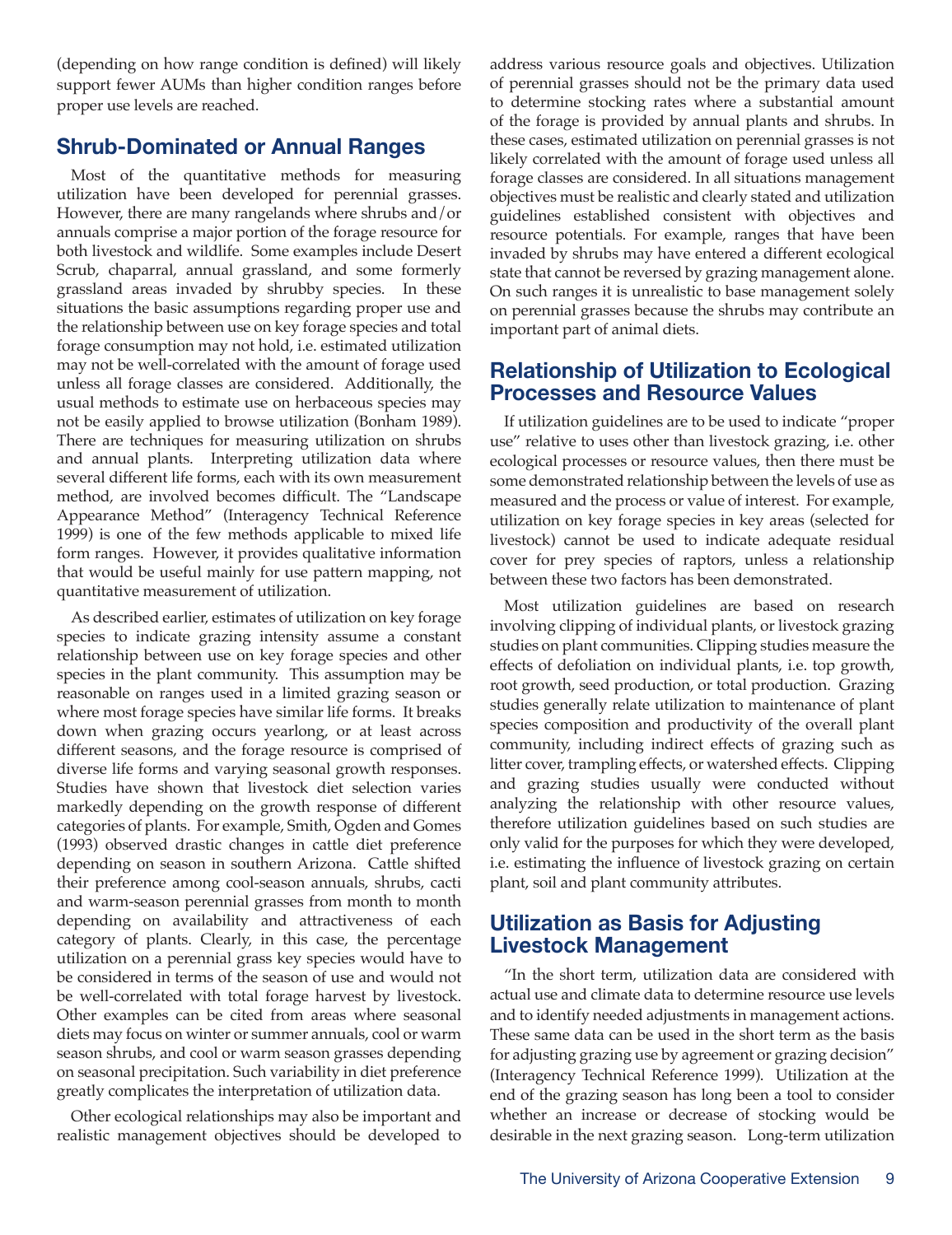data, considered along with other monitoring data, should be used to adjust management practices to achieve land use plan objectives or land health standards (Interagency Technical Reference 1999).

Because plant growth varies from year to year depending on the weather, a constant stocking rate will result in utilization that is inversely related to forage production. Most research on arid and semi-arid rangelands in the western U.S. indicates that conservative stocking levels, based on long term pasture averages of 35% use of average total forage production (recommended utilization in higher rainfall areas may be greater) will maintain or improve vegetation condition where brush encroachment is not a problem (Holechek, Pieper and Herbel, 1998). It should be noted that this recommendation is a broad generalization based on averages over time, entire pastures and total forage production, concepts different than key areas and key species. It should also be noted that the recommendation of 35% use is intended only as a starting point in the absence of site-specific data, such as trend data compared to long-term utilization and actual use records.

Stocking rate studies are based on average stocking rate and the utilization over a period of years. Utilization in any given year may be substantially higher or lower under the same stocking level by pasture or allotment. As Holechek et al. (1999) describe in a review of stocking rate studies, "Desert forage plants can sustain about 40% use of annual herbage production. Use in the drought years approached 55-60% while use in the wet years was near 20-25%.

Recommendations derived from grazing studies are averages resulting from such variability and are intended to be met over the long term and not on a year to year basis."

Holechek and Galt (2000) go on to say, "…attainment of specific use levels is nearly impossible on a year-to-year basis due to variation in climate. Instead, we believe they should be a target across 5-10-year time periods."

If utilization levels consistently exceed desired levels, even during years of average or better forage production, a change in management practices may be warranted. For example, management changes may be needed if utilization guidelines are exceeded on over 30% of the pasture or allotment for two consecutive years or in any two years out of five (Holechek et al. 1998). This recommendation, while not directly supported by research, is a reasonable rule of thumb, but needs further refinement, especially

for pastures used as part of a grazing rotation where use is rotated among seasons and years. If used in conjunction with utilization pattern mapping there may be an indication of a distribution problem that needs to be addressed. This would be especially true if the 30% of the pasture, where utilization guidelines are exceeded, provides the bulk of the forage actually utilized. This is often the case in mountainous terrain with a great diversity of topography and ecological sites.

Utilization measured at the end of the grazing season may provide an "early warning" that stocking rates or other management changes are required before resource damage is documented by long-term monitoring. Measuring utilization also gives some indication of the amount of needed adjustment, up or down, in stocking rates, that trend measurements do not provide. However, it is clear that utilization data must be interpreted with due consideration to effects of weather, actual stocking and reliability of utilization data before any change in management is suggested.

As stated above, utilization data have been used to calculate needed adjustment in stocking rates to attain "proper use" levels on rangelands. To do this, utilization measured at the end of the grazing season is compared to the desired level of utilization and actual stocking during the current year and stocking adjusted by the ratio of these two values. (Valentine 1947; Bureau of Land Management 1985). Seasonal utilization cannot be used for this purpose because no consistent determination of "desired" utilization is possible. For formula based on utilization of key species on key areas, see box below.

This procedure assumes that proper use in the key area will result in acceptable use over the entire management unit, except for relatively small concentration areas. If there are several key areas within a pasture or management unit the average utilization across the key areas should be used for this calculation, provided that the various key areas are all used at about the same rate over a period of years (as previously discussed under key areas above). If the key areas do not average out about the same over several years, then their locations should be re-evaluated to see if they meet the requirement that key areas should be representative of management on the entire management unit. Use of this formula provides an estimate of how many AUMs could have been carried on the unit in the current year to achieve proper stocking. It does not indicate whether that number will result in proper stocking the next grazing season or over a period of

Formula based on utilization of key species on key areas

Desired AUMs / Actual AUMs = Desired Utilization  $\%$  / Actual Utilization  $\%$ ; or

Desired AUMs = Actual AUMs X Desired Utilization  $\%$  / Actual Utilization  $\%$ ,

where desired utilization % is the level of utilization considered to be appropriate for achieving management objectives.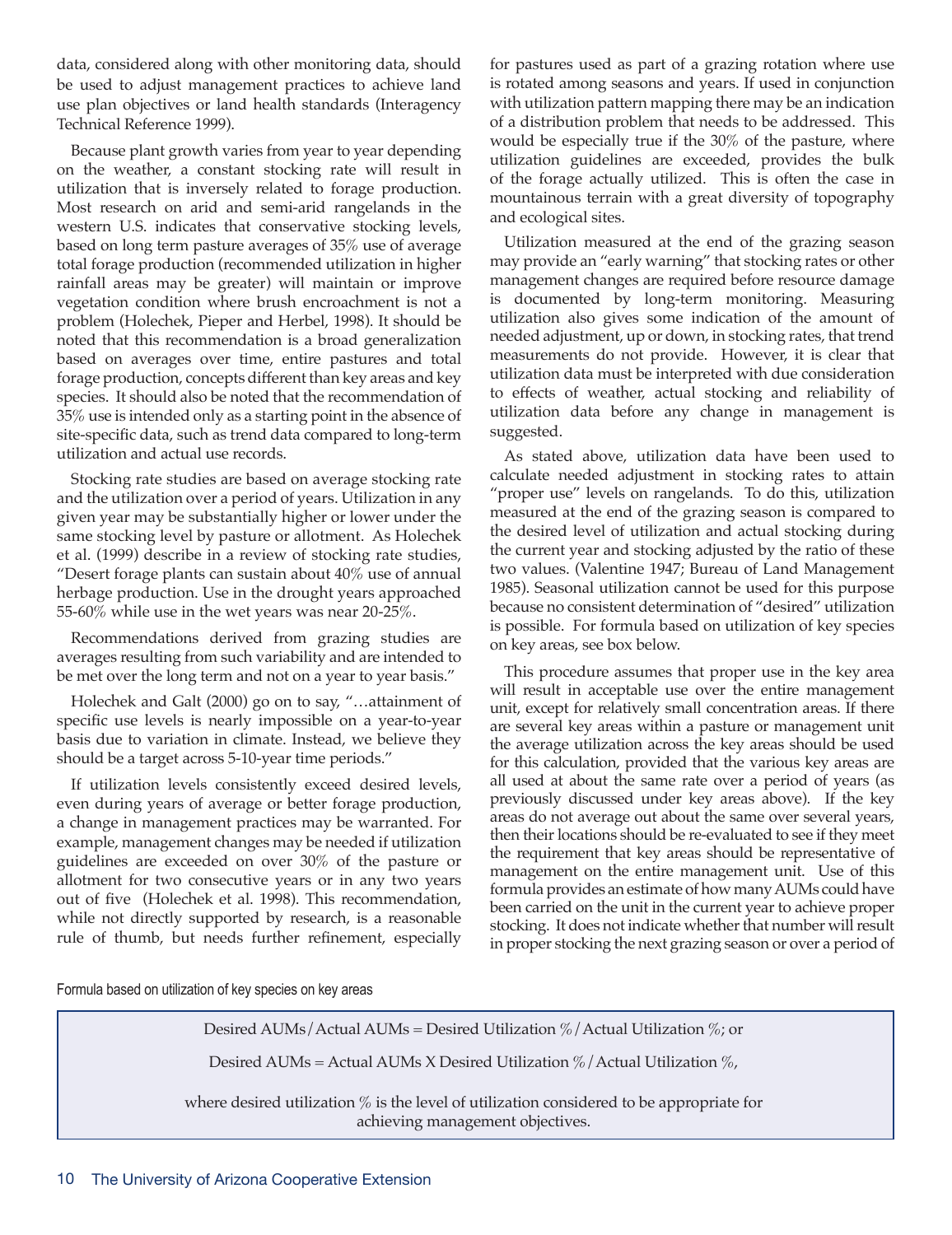years. To make that interpretation requires consideration of the conditions of weather and other factors occurring during the current year compared to average conditions.

Another approach to estimating proper stocking rate using utilization data is to calculate a weighted average level of desired utilization over an entire pasture. (Valentine 1947; Anderson and Currier 1973; Bureau of Land Management 1985) This is accomplished by mapping use zones (use pattern mapping) and estimating utilization in each zone. The observed utilization in each zone is weighted either by the acres in the zone or the pounds of available forage in the zone to come up with a weighted average current utilization. The observed relative utilization in each zone can then be used to come up with a weighted average desired level of use for the pasture. These values are used in the formula above to calculate estimated increase or decrease in stocking to achieve desired use levels. Since use zones vary in a pasture from year to year, it is advisable to consider use levels over a series of years in arriving at proper use levels for each zone. Use pattern mapping is very useful for planning range improvements such as fencing and water development. Comparison of the expected increase in AUMs resulting from different combinations or locations of improvements can be obtained by adjusting the proper use levels to reflect anticipated changes in animal distribution.

Valentine (1947) stated that "the most dependable means of determining grazing capacity of range is through the use of actual stocking and forage utilization data…" This is probably true. However, it must be recognized that grazing capacity is highly dependent on many factors that vary seasonally, annually, or even in decades. Thus, estimates of grazing capacity (carrying capacity, proper stocking rates) are nothing more than general approximations that must be tempered with other information, experience and judgment.

#### **Utilization as a Trigger for Moving Livestock**

When utilization was first employed as a measure of grazing intensity, most ranges were used in a continuous season-long or year-long grazing system. In the past 20-30 years some type of rotational grazing has become the norm. The implementation of grazing systems led to changes and controversy in the way "utilization" has been employed for grazing management decisions.

Utilization guidelines are generally intended to indicate a level of use or desired stocking rate that would be achieved over a period of years. They are not intended as inflexible limits to use, in isolation from other data, within any given year to dictate when livestock should be moved from one pasture to another in a rotation or removed from seasonal ranges.

Decisions about moving livestock from one pasture to another, or about removing livestock from a grazing permit or lease, should not be based on rigid utilization guidelines. Such decisions should take into account the influences of weather and other factors on the entire management unit, including all categories of land ownership. Because most ranches in the western United States contain some mixture of private, State, and Federal lands, failure to use a coordinated, landscape level approach can often mean that decisions made by one agency only exacerbate conditions or thwart management objectives on other land ownership within the unit. Each ranch operation is unique and coordinating and collaborating amongst various land owners, ranchers, land management agencies, and others such as game and fish habitat biologists, can accommodate management objectives relevant to large landscapes and the diversity they encompass.

Seasonal use data, when evaluated with knowledge of climate patterns, current year's weather, previous years' actual utilization, historical impacts on the landscape, longterm trend data, and sufficient experience on the landscape to understand long-term vegetation responses to variable conditions provide the range manager with the ability to read the landscape and make the management decisions to provide for stewardship of the resources. Some adjustments to livestock management may be advisable during a particular grazing season. However, management adjustments should be primarily based on observation of consistent levels or patterns of utilization over a period of years.

There are some who maintain that "utilization" should be measured at the end of the grazing period, i.e. when livestock are moved out of a pasture. They claim that waiting to estimate use at the end of the growing season tends to obscure the impact of grazing due to regrowth. There is value to describing the level of use on a pasture at the time livestock are removed, so long as it is recognized that this use is "seasonal use", not utilization. However, the argument that grazing impact cannot be ascertained if measurement of utilization is deferred until the end of the growing season appears to lack understanding of the reason utilization is measured. Research and experience have shown that utilization of 30-50% based on total annual production, depending on whether it is defined on a key species/key area or range wide basis, will provide for continued productivity of the range. However, this level of utilization may result from grazing early in the growing season that produces "seasonal utilization" far in excess of this guideline. Obviously, the decision of whether a given pasture is "properly" grazed depends not on the "seasonal use" when it was grazed, but on the comparison of grazed/ungrazed production at the end of the growing season. Thus, a proper use guideline of 40% may be achieved by considerably higher "seasonal utilization" early in the growing season and by utilization of 40% based on season-long production.

## **Use Pattern Mapping/Cause and Effect**

Utilization estimates can be employed to map use over a grazing allotment or pasture (Anderson and Currier, 1973). This process does not rely on quantitative estimates of utilization. Qualitative estimates of overall use in each zone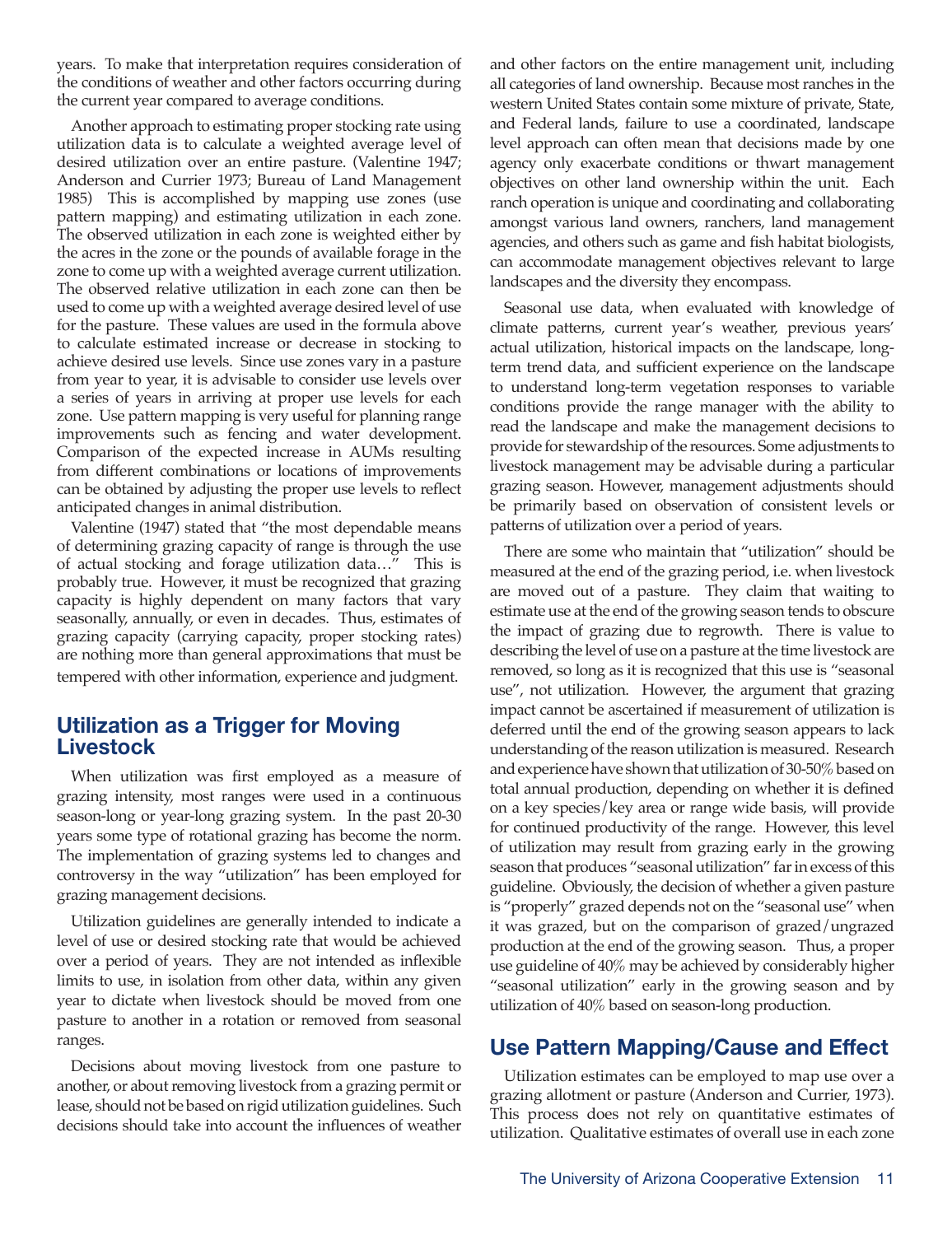(e.g. heavy, moderate, light, none) based on professional judgment reinforced by clipping or other methods to train one's eye to current growth conditions can be used to indicate relative use rates in mapped portions of the management unit. Such information can be valuable in identifying areas where livestock use may be excessive, or where changes in management or investment in range developments can improve distribution. Use pattern maps may also identify areas of potential conflict of livestock grazing with other uses, and areas where such conflicts are likely to be minimized. Use pattern mapping is a valuable tool in rangeland management planning.

Long-term trend data on ground cover, vegetation composition and the like document changes in these attributes. However, without some idea of the cause of such changes, there is no reasonable basis for decisions about needed changes in management. Consistently high livestock use over large areas associated with unfavorable trends, especially when trends are static or positive in areas with low or zero livestock use, would give a basis for concluding that livestock grazing at high levels may be contributing to undesirable trends. Conversely, positive or negative trends that do not correspond to observed livestock utilization may indicate that timing and amount of precipitation rather than grazing is the driving force in the observed trends.

## **Conclusions**

The Interagency Technical Reference (1999) states that "Residual measurements and utilization data can be used: (1) to identify use patterns, (2) to help establish causeand-effect interpretations of range trend data, and (3) to aid in adjusting stocking rates when combined with other monitoring data." These uses of utilization are consistent with the scientific literature, experience of the range management profession, and our analysis in this paper. The following statements summarize our additional conclusions regarding the proper use and interpretation of utilization data.

- 1. Utilization is a useful tool in range management decision making, but utilization guidelines should not be used as management objectives.
- 2. Utilization, as defined by SRM and others, is not the same thing as "seasonal utilization" measured before the end of the growing season. Utilization guidelines cannot be used for seasonal utilization. Seasonal utilization cannot be used to establish "proper use" on key species using information derived from studies of proper use levels based on total growing season production. Endof-season utilization cannot be reliably predicted from seasonal use measurement.
- 3. Utilization is an indication only of livestock grazing pressure, and is not necessarily related to any other resource uses or values unless such relationships have been documented by research or experience.
- 4. Key areas for livestock grazing are areas selected to indicate the general level of livestock use over a

management area. Utilization in key areas does not necessarily indicate impacts on other resource values or uses.

- 5. Setting a different proper use level for different range condition classes is not supported by research, at least within the bounds of conservative stocking levels currently recommended on public lands. There is no known basis for establishing different utilization guidelines for different classes of "range condition."
- 6. Utilization guidelines and estimation procedures applicable to grass ranges may be inapplicable or difficult to employ on ranges where much of the forage supply comes from shrubs and/or annuals.
- 7. Use of utilization to adjust stocking rates should be based on measurement of utilization made in the fall on ranges grazed during the growing season, and in the spring on winter or year-round ranges. Excess utilization over a considerable portion of the range over a period of several years may indicate a need to reduce stocking or make other management changes. Likewise, low levels of utilization over large areas and several years may indicate an opportunity to increase stocking or improve distribution.
- 8. Seasonal utilization was never intended for and should not be used as a rigid standard to trigger livestock moves or removal from grazing permits. Seasonal utilization should only be considered in making such decisions when combined with due consideration of season, weather conditions, and the availability of forage and water in pastures scheduled for use during the same grazing season. The primary use of utilization data for management adjustments is where consistent levels and patterns of utilization are observed over time.
- 9. Seasonal and yearly management adjustments should consider effect on the operation of the entire management unit, including all land ownerships. Coordination across land ownerships can enhance management of the landscape as a whole.
- 10. Both mapping of use zones and estimates of utilization to provide collateral information for long-term trend monitoring provide information that is very useful in rangeland management planning.

# **References Cited**

- Abatzoglou J. T., 2011: Development of gridded surface Anderson, E. William and Wilbur F. Currier. 1973. Evaluating zones of utilization. J. Range Manage. 26:87-91.
- Bartolome, James W., William E. Frost, Neil K. McDougald and Michael Conner. 2002. California guidelines for residual dry matter (RDM) on coastal and foothill annual rangelands. University of California Division of Agriculture and Natural Resources, Publication 8092.
- Bonham, Charles D. 1989. Measurements for Terrestrial Vegetation. John Wiley and Sons, New York. 338 pp.
- Bork, Edward W. and Scott J. Werner. 1999. Viewpoint: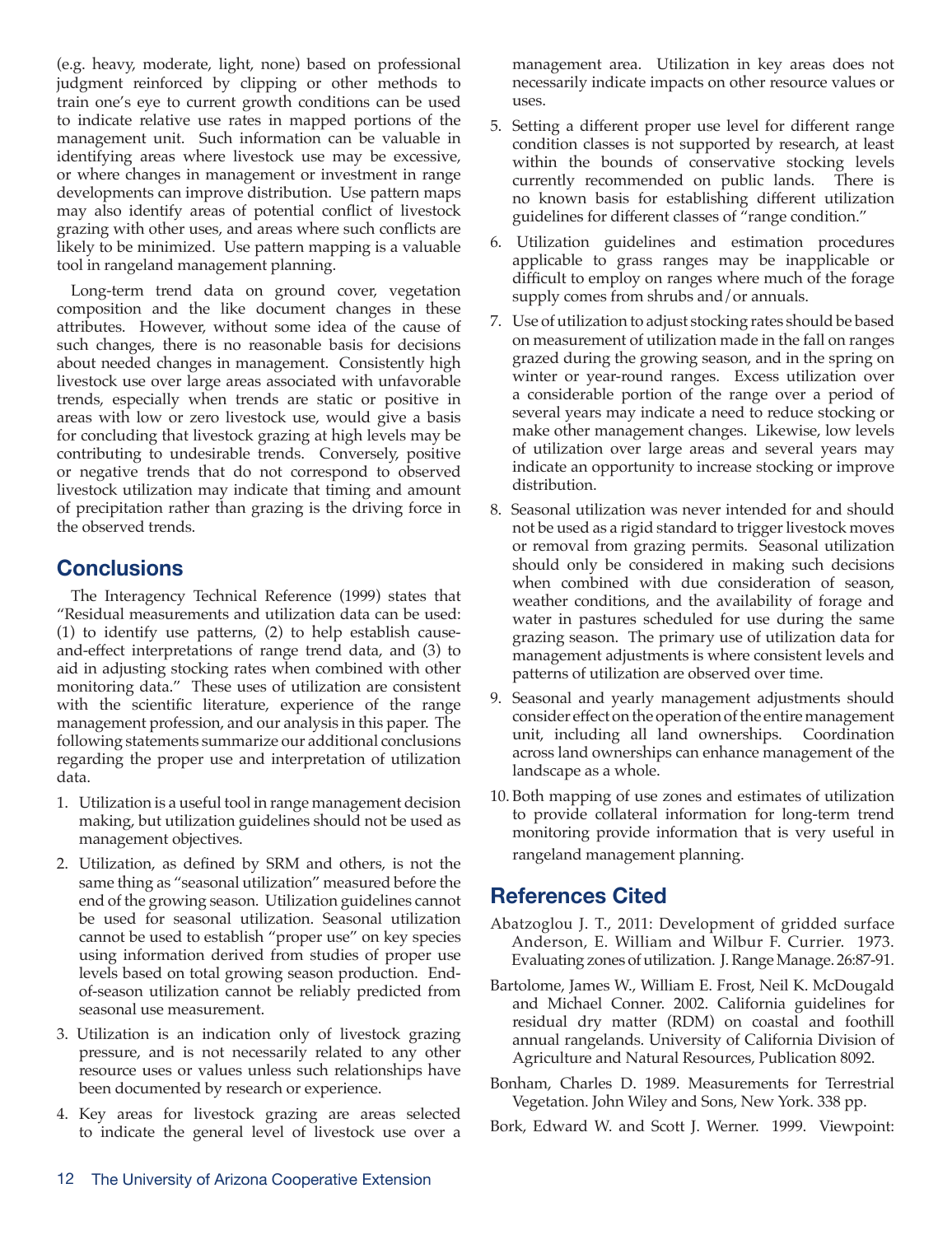implications of spatial variability for estimating forage use. J. Range Manage. 52:151-156.

- Bureau of Land Management. 1985. TR 4400-7 Rangeland Monitoring Analysis, Interpretation, and Evaluation.
- Chapline, W. R. and R. S. Campbell. 1944. History of western range research. Agricultural History 18(3):127- 143.
- Clark, Ira. 1945. Variability in growth characteristics of forage plants on summer range in Central Utah. J. Forestry 43:273-283.
- Cook, C. Wayne, Harold H. Biswell, R. T. Clark, E. H. Reid, L. A. Stodddart, and M. L. Upchurch. 1962. Range research – basic problems and techniques. National Academy of Science – National Research Council Publication 890. 341 pp.
- Frost, W. E., E. L. Smith and P. R. Ogden. 1994. Utilization guidelines. Rangelands 16:256-259.
- Heady, Harold F. 1950. Studies on bluebunch wheatgrass in Montana and height-weight relationships of certain range grasses. Ecol. Monog. 20:55-81.
- Interagency Technical Reference. 1999. Utilization Studies and Residual Measurements. Cooperative Extension Service, U.S.D.A. Forest Service, U.S.D.A. Natural Resource Conservation Service, U.S.D.I. Bureau of Land Management.
- Halstead, L. E., L. D. Howery, and G. B. Ruyle. 2000. Comparison of three techniques for monitoring use of western wheatgrass. J. Range Manage. 53:499-505.
- Heitschmidt, Rodney K. and Jerry W. Stuth (editors). 1991. Grazing management – an ecological perspective. Timber Press Inc. Portland.
- Holechek, Jerry L. 1988. An Approach for Setting the Stocking Rate. Rangelands 10(1): 10 – 14.
- Holechek, Jerry L., Rex D. Pieper, and Carlton H. Herbel. 1998. Range Management, Principles & Practices. Prentice Hall.
- Holechek, Jerry L., Hilton de Souza Gomes, Francisco Molinar, and Dee Galt. 1998. Grazing Intensity: Critique and Approach. Rangelands 20 (5): 15 – 18.
- Holechek, Jerry L., Milton Thomas, Francisco Molinar, and Dee Galt. 1999. Stocking Desert Rangelands: What We've Learned. Rangelands 21(6): 8 – 12.
- Holechek, Jerry L. and Dee Galt. 2000. Grazing Intensity Guidelines. Rangelands 22(3): 11 – 14.
- Holechek, Jerry L. and Dee Galt. 2004. More on Stubble Height Guidelines. Rangelands 26(4): 3 – 7.
- Roach, Mack E. 1950. Estimating perennial grass utilization on semidesert cattle ranges by percentage of ungrazed plants. J. Range Manage. 3:182-185.
- Ruyle, George B. 2003. Rangeland livestock production: developing the concept of sustainability on the Santa

Rita Experimental Range. pp 34-47. In Mitchel P. McClaran, Peter F. Ffolliott, and Carleton B. Edminster (coordinators). Santa Rita Experimental Range: 100 years (1903 to 2003) of accomplishments and contributions. USDA Forest Service Rocky Mountain Research Station Proceedings RMRS-P-30. Ogden, Utah.

- Scarnecchia, David L. 1999. Viewpoint: the range utilization concept, allocation arrays, and range management science. J. Range Manage. 52:157-160.
- Schmutz, Ervin M. 1978. Estimating range use with grazedclass photo guides. University of Arizona Cooperative Extension Service and Agricultural Experiment Station Bulletin A-73
- Smith, Arthur D. 1965. Determining common use grazing capacities by application of the key species concept. J. Range Manage. 18:196-201.
- Smith, E. L., P. R. Ogden, and Hilton de Souza Gomes. 1993. Forage preferences and grazing behavior of Hereford and Barzona cattle on a southern Arizona range. In: Deborrah Young, ed. Vegetation Management of Hot Desert Rangeland Ecosystems. Bureau of Land Management Symposium. July 28-30, Phoenix, Arizona.
- Society for Range Management. 1989. Glossary of terms used in range management. Fourth edition. Society for Range Management. Denver.
- University of Idaho Stubble Height Review Team. 2004. University of Idaho stubble height report. University of Idaho Forest, Wildlife and Range Experiment Station Contribution No. 986.
- Valentine, K.A. 1947. Distance from water as a factor in grazing capacity of rangeland. Jour. of Forestry 45: 749- 754.
- Vallentine, John. 1990. Grazing Management. Academic Press.
- Vavra, Martin, William A. Laycock and Rex D. Pieper. 1994. Ecological implications of livestock herbivory in the west. Society for Range Management. Denver.
- Western Coordinating Committees 40 and 55. 1998. Stubble height and utilization measurements: Uses and misuses. Oregon State University Agricultural Experiment Station Bulletin 682. Corvallis.

## **Acknowledgements**

.

The authors wish to acknowledge Jerry Holechek and three anonymous reviewers for their thoughtful comments. The Natural Resources Conservation Service provided financial support for this project.